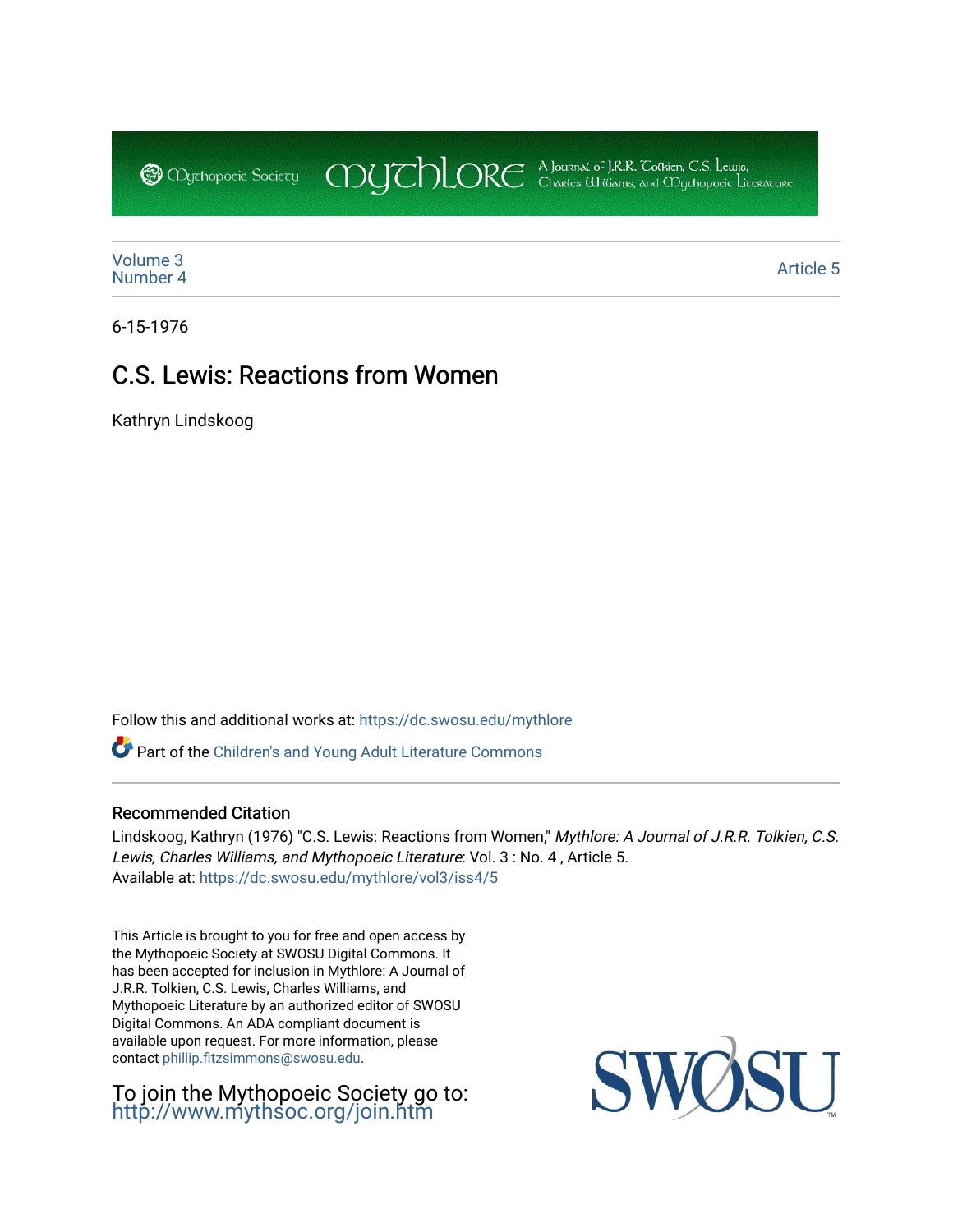# Mythcon 52: The Mythic, the Fantastic, and the Alien

Albuquerque, New Mexico; July 29 - August 1, 2022 <http://www.mythsoc.org/mythcon/mythcon-52.htm>



## Abstract

Recounts the experiences of eight women (including the author) who knew C.S. Lewis.

### Additional Keywords

Lewis, C.S.—Attitude toward women; Lewis, C.S.—Personal reminisences; Lewis, C.S.—Relations with women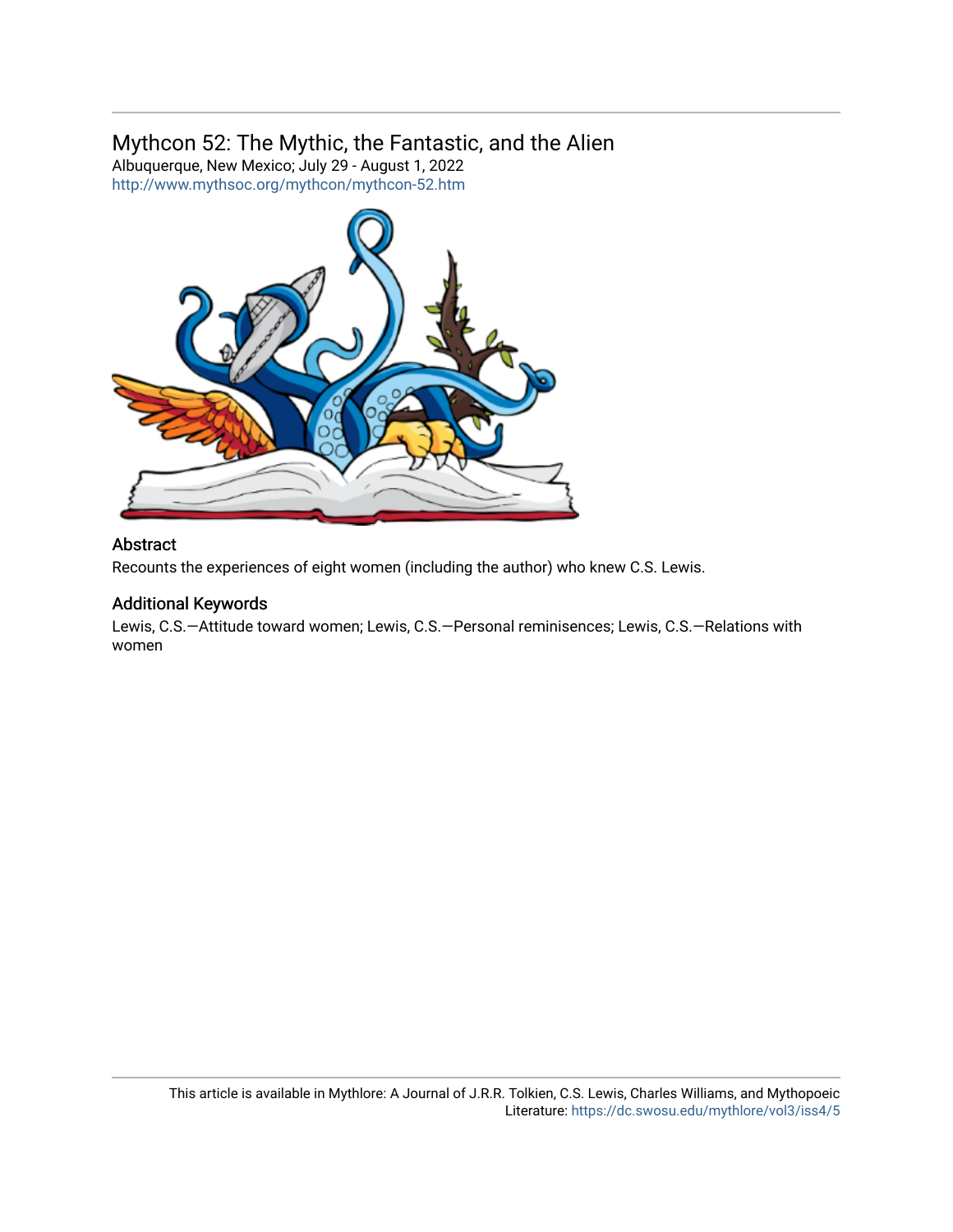

# C.S. Lewis:

# Reactions from Women

# by Kathryn Lindskoog

HAVE A QUARREL with Owen Barfield. He has said that **C. S. Lewis could properly be called a misogynist on the theo**retical level. As a feminist and a Lewis lover I may try to disprove that claim some day.

Fortunately, Barfield went on to assure people that Lewis was not at all a misogynist in his personal life. I can bear witness to that, and I will. When Glen [GoodKnight] invited me speak [at Mythcon V], he suggested that I tell about my own encounter with Lewis. I'll do that and more. I'll tell you a bit about C.S. Lewis and eight women who encountered him: Flora, Hope, Janie, Joy, Kathryn, Caroline, Kathleen, and Kaye. These include his mother, his cousin, his foster mother, his wife, a student, a church executive, a poet, and an editor.

**T** HE FIRST WOMAN in C.S. Lewis's life was, I think, the most important of all. She was Florence Augusta Hamilton<br>Lewis of Belfast. She was the daughter of an eloquent Irish preacher who sometimes wept in the pulpit and his extremely bright and eccentric wife Mary who excelled in logic but ran a very topsy-turvy (and dirty) home. From this peculiar background<br>the second daughter, Florence Augusta, called Flora, was sent to college to study math. She was brilliant in mathematics and logic and had a calm, sunny disposition

**When F lo ra was 24 her neigh b or A lb e r t L ew is, a young law yer,** told her he was in love with her. Staying calm, sunny, and logical, Flora didn't rush into marriage. She kept Albert<br>waiting eight years and finally married him when she was 32 years old. She gave birth to their first son Warren Hamilton Lewis when she was 33. She named him after her parents. When she was was 36 she gave birth to her second and last child and named him Clive Staples Lewis. Why she named her baby "Clive Staples" is a mystery not even explained in the new Lewis biography by Green and Hooper. Since the Lewis family history consists of eleven volumes, each containing some 300 pages of single-spaced typing, I hope we will eventually learn what Flora had in mind.\* All we know is that when he was four she gave in to his sensible and stubborn decision to be called Jack from then on.

Flora Lewis was a tutor and companion to her boys, and then when Jack was only nine and she was 46 she died of cancer. She died on her husband's forty-fifth birthday, when the quotation on his calendar was Shakespeare's line "Men must endure their going hence." Her husband always kept that page of his calendar. and that line is now inscribed on C.S. Lewis's tombstone.

Flora's death was the end of the old world for Albert Lewis and his two sons. Their home was never happy again. It would be fifty years before Jack lived happily with a woman again. One can only speculate about how Flora's personality and early death shaped his later life.

\* Since Mythcon V, I have asked Walter Hooper in a letter if he knew the source of the name Clive Staples. He answered that Staples was the name of one of Lewis's great-great-grandfathers on his mother's side, a John Staples who lived in the 1700's. Hooper assumed that Clive was also a family name, but he does not know about it.

There is one glaring contrast between C.S. Lewis and his mother. She was gifted in math and he was a dunderhead in math. Even with special remedial tutoring he couldn't pass the entrance test in math to enable him to attend Oxford, and he was fortunate to be admitted by a waiver for World War I veterans. As I understand it, his grasp of mathematical concepts was fine, but he disliked ordinary computation. Walter Hooper says that Lewis couldn't even understand the difference between net and gross and had to be restrained by Owen Barfield from giving away more money than he earned. His generosity was that extreme, but I don't believe his ignorance was.

Walter Hooper also claims that Jack's brother Warren Lewis was so inept at figures that he got the unreasonable idea that he was poor in his last years and took to smoking a certain cheap brand of cigarettes which he disliked just in order to get the coupons that came with them to cash in for free socks! It is a fact that there was some delightful eccentricity in the family along with the brilliance. Both qualities came from both sides of the family.

**NFORTUNATELY, NO WORDS from Flora Lewis about her son Jack** or anything else are yet available to the public. However, we can pause briefly to hear the words of Flora's lovely Belfast cousin Hope (Charlotte Hope Ewart Harding). Hope was no<br>doubt one of the first women who ever met Jack, and she knew him well. When he was fourteen she called him Jacko and wrote to his father, "I always knew he was a remarkable boy, besides<br>being one of the most lovable I ever came across." (If you have being one of the most lovable I ever came across." (If you have read his autobiography, you know that he didn't describe himself so kindly at that awkward age.)

**FIVE YEARS AFTER Cousin Hope called Jack one of the most lovable boys she ever came across, another woman wrote in a l e t t e r , "Jack has been so good to me. My poor son asked** him to look after me if he did not come back. He possesses for a boy of his age such a wonderful power of understanding and sympathy." Those were the words of Mrs. Janie King Askins Moore.<br>Lewis was 19 and Mrs. Moore was 46. If she thought he had<br>already been good to her then, she should have foreseen the 33<br>years to come. Lewis stuck with her

The story of this involvement is familiar to people who know C.S. Lewis's life. Paddy Moore had taken Jack home to meet his middle-aged mother and younger sister Maureen before the two boys were shipped to France. Albert Lewis refused due the says here supplied to come to see him for perhaps the last time when he was leaving for the front, and he refused to come to England to see him afterwards when he was recuperating from wounds in the hospital. Mrs. Moore was there both times to fill the gap. Mrs. Moore was reportedly still handsome at 46. That was the very age that Flora had been when Jack has lost her. In his loneliness, Jack became temporarily infatuated with Mrs. Moore. They started living together as mother and son.

Aside from being 46 years old, Mrs. Moore had little in common with the long-lost Flora. Mrs. Moore had the opposite<br>of a sunny disposition and was never calm or logical, She never bothered to read a book, and she talked mainly about herself.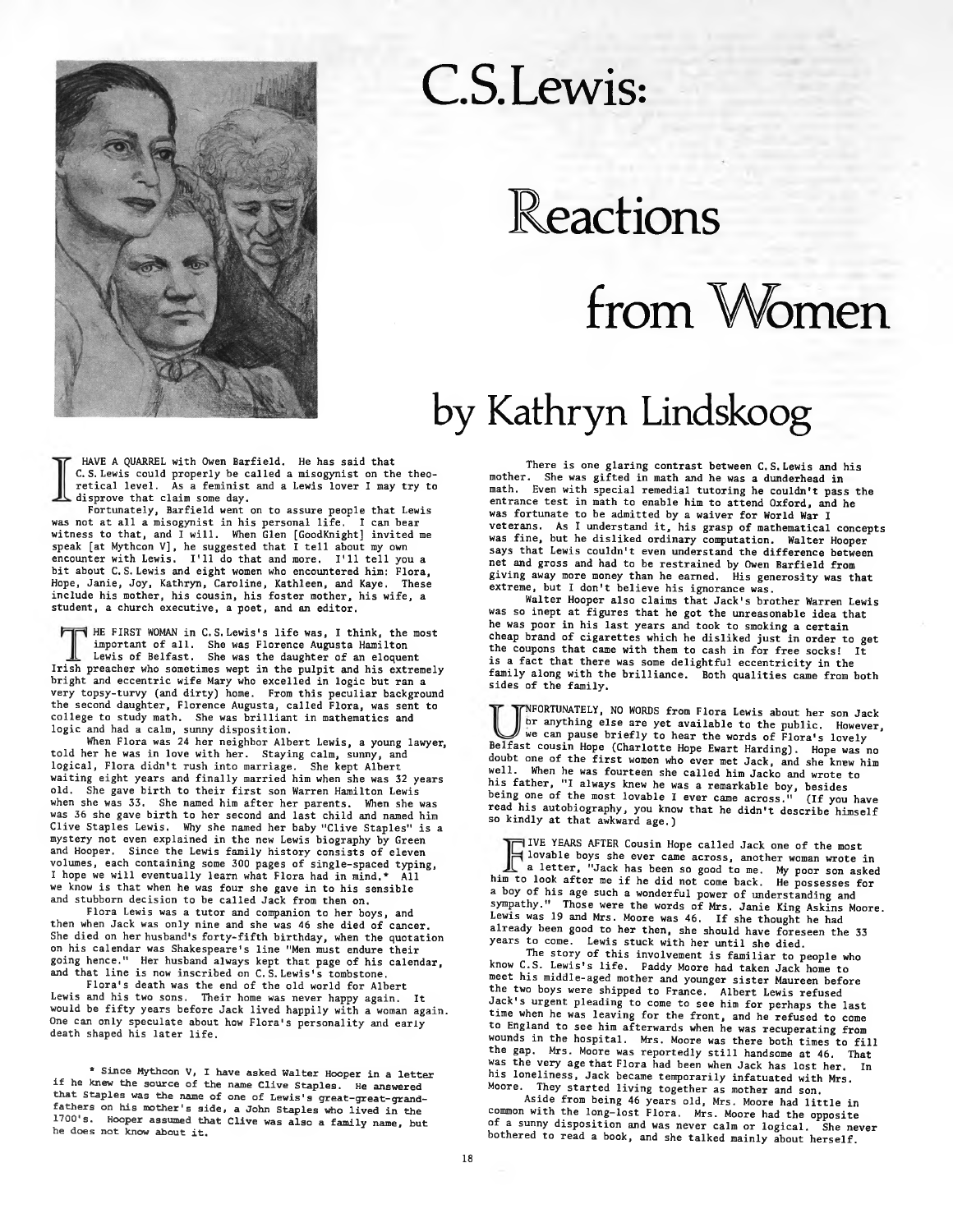As time went on, Jack became a Christian and she became an atheist. When he was at home she interrupted him ruthlessly to help her with household work and errands. She also had her teenage daughter Maureen and a couple of maids and a gardener, of course, but the house was always in tumult and every day seemed to bring new crises. If you listen to Lewis's tapes on love you will find Mrs. Moore's quarrels with her daughter briefly described midway through *storge*, although of course she is not identified by name. In her last years Mrs. Moore became bedfast and ended up in a nursing home where Lewis visited her every day. She finally died in 1951.

Perhaps Paddy Moore was better off being killed in the war than he would have been if he had lived all those years with that **woman, who claimed shortly after his death, "I just lived my life** for my son..." At least C.S. Lewis, her unofficial foster-son,<br>was spared the burden of having her live her life just for him. Her daughter Maureen was the one who had to endure that burden after Paddy was gone. Maureen, now Lady Dunbar of Hempriggs, has so far remained totally silent about her years in the C.S. Lewis household and hasn't given us one word about her "foster brother."

T WAS 1951, the year Mrs. Moore died, when a book was published in America entitled *These Found the Way*, which included an essay by the writer Helen Joy Davidman Gresham telling how she had moved from atheism to Christianity. The very next year Joy made another move—from America to England—and arrived with her two sons on C.S. Lewis's doorstep. What she hadn't mentioned in her essay was that the books of C.S. Lewis had influenced her conversion and that she, like many other Lewis readers, had been exchanging letters with him. She and Jack became great good friends until he realized her romantic intentions and started hiding when he saw her coming up his walk. She returned to America for a divorce from her husband, who was involved with another woman, and returned to England to resume her friendship with Jack.

Five years after Mrs. Moore died, in 1956, the British Government refused to renew Joy's permit to remain in England; no one seems to know why. On April 23 Jack actually married her in secret in a civil ceremony to enable her to stay in England permanently—but not to enable her to move in with him. He was still a bachelor. He made this very clear in a legal document that he drew up at the time. His feelings for Joy had moved from *agape* (Christian love) to *philia* (friendship). He had no idea that they were going to keep on moving.

**IT WAS THREE DAYS before Jack's civil marriage to Joy that I** wrote to him for the first time to ask if I could hear him wrote to him for the first time to ask if I could hear him<br>lecture or meet him while I was to be studying at the University of London that summer. I wrote to him from my college town, Redlands, California. I realize now that my address probably reminded him of Redlands, England, where Mrs. Moore had lived when he got involved with her. Incidentally, I carelessly signed my letter to him "Sincerely, Kay Stillwell" without indicating my sex or marital status.

Mails went faster in those days, and on the day after his civil marriage to Joy he wrote me the following letter: Dear Mr. (or Miss? or Mrs.?) Stillwell,

How nice to hear from anyone who still believes in adjectives and calls them the "Narnian" not the "Narnia" series. For most of July I shall be at The Kilns, Headington Quarry, Oxford, and happy to arrange a meeting if you are there. Yours Sincerely,

#### **C .S. Lewis**

I stopped at Wheaton College for a conference on the way east in June and met Dr. Clyde Kilby there. He said that he was surprised that Lewis would agree to see me, since he was said to be a woman-hater. The previous year Dr. Kilby had gone to meet C.S. Lewis and had left dear Mrs. Kilby out in the car for fear that her female presence would offend Lewis.

As soon as I arrived in London I wrote to Lewis again. This time he answered:

Dear Miss Stillwell,

Friday 20th is the only day that is possible. Will you meet me for tea at the Royal Oxford Hotel (just outside the railway station) at 4 o'clock. I do not ask you to this house because you would never be able to find it, and, even if you did, it is so far out that most of your time would be taken up enroute. Yours Sincerely,

#### **C .S. Lewis**

I took the train to Oxford, left my little bag at a cheap hotel room, and set off for the Royal Oxford. As I approached it I became panicky. I didn't even know what the man looked like! I entered the hotel in a state of intense fear and hope, and there in the lobby Lewis arose from the sofa where he was awaiting me and had me sit down next to him. The fact that I was sitting on the same sofa with C.S. Lewis made me afraid that I would fall off the sofa. I was absolutely giddy with awe. I had discovered C.S. Lewis two years before this meeting,<br>4 and he had dominated my intellectual life from that time until

met him. The time, place, and manner of my discovering C.S. Lewis is of passing interest, at least to me. Flora Lewis's death took place on August 23, 1908, when she was 46 years old. It was 46 years after Flora's death, on August 23, 1954, when one of my boyfriends brought me a Lewis book from the public library to see how I would like it. (That was 20 years ago this weekend.) You could say that I was mentally married to C.S. Lewis that very day. A few years later I married the boyfriend who had brought the book over. My commitments to C.S. Lewis and to my husband both took place in Santa Ana, which is the Spanish way of saying St. Anne's-for whatever that is worth.

So I had come all the way from Santa Ana to Oxford, and the first thing C.S. Lewis did was to pull out his cigarettes and offer me one. I had to confess that I didn't smoke, and like another man I know who met him later, for once I wished I did. But Lewis congratulated me and advised me never to get started, and I felt better. He said he wished he had never **s t a r t e d .**

I told him that I was glad that he would see me, because he was said to be a woman-hater who avoided women altogether. He took that as a big joke and enjoyed it. He asked me if people didn't realize that he had always had female students. Then he told me that there was one woman he certainly would avoid-a crazy woman (I think he said American, but I am not sure) who wrote him letters all the time proposing marriage. He said he wouldn't even open her envelopes any more. He never mentioned the fact that he had lived about 33 years with Mrs. Moore and much of that time with her daughter-and that he was now already legally married to his American friend Joy **Davidman.**

The tea that Lewis ordered was served on the large low table before us-a platter full of breads and cookies and a big pot of tea and pitcher of milk, with cups and saucers and spoons and all. I know the British had a certain way of pouring the tea and milk simultaneously, but I was so new there that I didn't know how it was done. Lewis didn't give me an opening to admit that I would prefer to have him do it; he just asked me to serve and went on talking with me. I lifted the tea and held it aloft for a very long time while we talked on about<br>various subjects. The pot of tea got heavier and heavier. To save myself I can't remember how I eventually poured it or how it should have been poured. But I clearly remember that on<br>page eleven of *Out of the Silent Planet* Lewis wrote: "Ransom, who was very thirsty indeed by now, observed that his host was one of those irritating people who forget to use their hands<br>when they begin talking." At the time he didn't show a flicke**:** of irritation.

Lewis was extremely easy to talk with. We soon learned that we had something in common-a love for the surf. When he told me how much he enjoyed the surf in Ireland, I knew he would love it in Southern California. But he told me that he had no desire ever to come to the United States.

He didn't mention to me that he had done his share of skinny-dipping in his day, and I wouldn't have guessed it. By the time I met him he was 57 years old, bulky and balding with a large ruddy face, and didn't look like a swimmer at all. But he certainly looked full of fun.

I told him that I had read Chad Walsh's book about him and that I had encountered Chad Walsh about three weeks earlier at Wheaton College. He replied that he thought Walsh's book was poor. For example, Walsh accidentally stated that Lewis lived in a rambling 40-room home. Lewis laughed and told me that The Kilns was a small, modest house. He must have liked Chad Walsh more than he indicated to me, because four years later he dedicated his book *The Four Loves* to Walsh.

Lewis's latest book when I met him was *Till We Have* Faces. He told me that the publisher had refused to use his own choice for the title. He was still irritated about that. The title he had wanted to use was *Bareface*. He had finally suggested *Till We Have Faces* as a second choice, but he still thought *Bareface* was much better. (At this time Lewis was hoping for a good reception for this novel which he considered his finest imaginative work. Its poor reception in England shortly after our meeting was to be the biggest disappointment of his career.)

The book, of course, is the one he dedicated to Joy Davidman, a fact which he didn't mention to me. He had written it during their friendship. I have heard it said that this is<br>the only novel in which a male author has used an ugly woman for his heroine. It is inevitable that some Lewis readers look for and find connections between that ugly heroine and Joy Davidman.

Lewis told me that *Till We Have Faces* would be his last book with his present publisher. He said it would be a difficult break to make, but he was determined to make it. . His present publisher had been giving him a hard time for years, he said, referring to a difficult old man there who took advantage of his good nature. He made the martyrdom story dramatic and funny. By checking a Lewis bibliography you can quickly see that after our talk Lewis went right on letting the same company, Geoffrey Bles, publish most of his books for the rest of